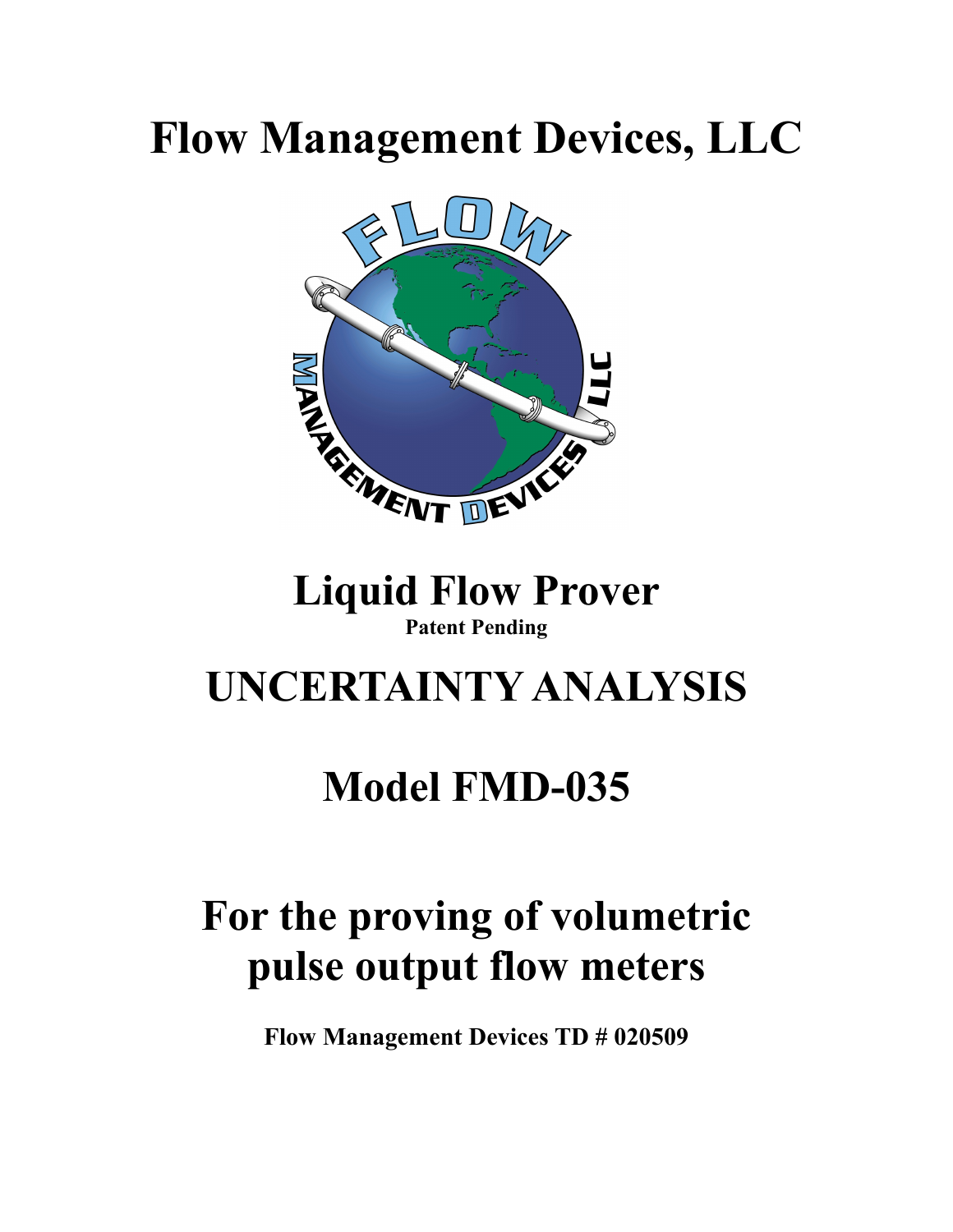### **INTRODUCTION**

Following are the three main elements of any measurement that describe how closely it represents reality:

- 1. Accuracy
- 2. Repeatability
- 3. Uncertainty
	- a) Systematic
	- b) Random

Accuracy describes how close the measurement is to the true answer. Repeatability describes how closely the same answer will result if the measurement is taken many times over. Uncertainty describes the tolerance or resolution of measurements taken with an instrument. The total uncertainty of an instrument consists of both systematic uncertainty and random uncertainty. The systematic uncertainty is determined both by experience and comparison to other systems. Random uncertainty must be determined by experiment on a specific piece of equipment. Systematic uncertainties in the FLOW MANAGEMENT DEVICES flow prover result from the prover volume calibration, as well as from uncertainties associated with operating the system to prove flow meters. While both prover volume calibration and operation incur systematic uncertainties and random uncertainties, the systematic uncertainty of the prover during operation must include the random uncertainties of the gravimetric calibration. Random uncertainties during operation will vary greatly depending upon flow rate, fluid, and the type and size of flow meter being proved. These random uncertainties, under a particular set of operating conditions, add to the uncertainty.

This analysis has been performed in two parts:

Part 1. Uncertainty of calibration by gravimetric method

Part 2. Systematic Uncertainty of flow meter calibration

**Note: The symbols used in the following equations have been used for simplicity, and are not necessarily the same symbols used in the equations in API 4.9.4.**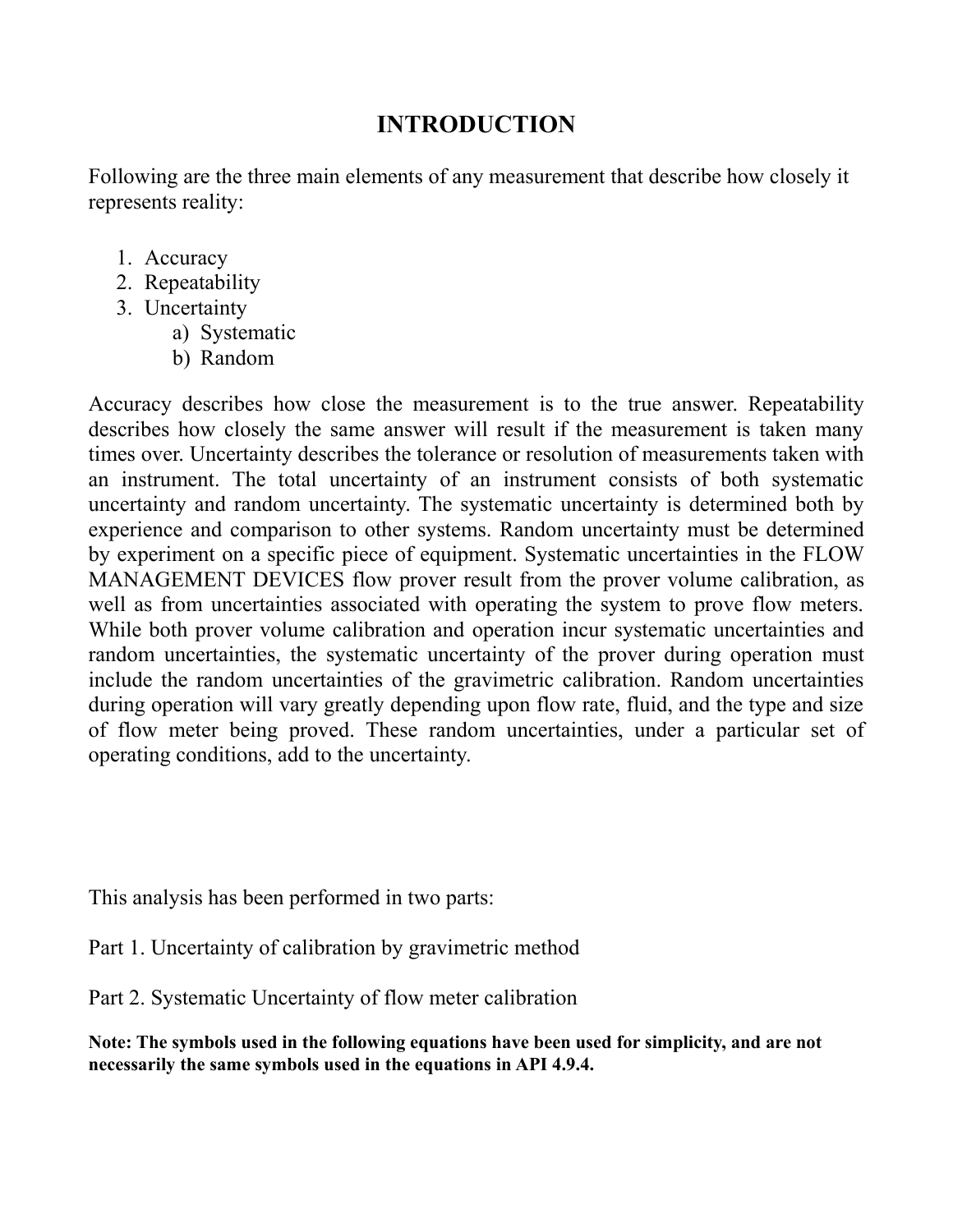#### **UNCERTAINTY OF CALIBRATION BY GRAVIMETRIC METHOD**

#### **Volumetric Calibration Details**

For this analysis, an FMD-035 prover is used with a cylinder bore of 17.002 with and a displaced volume of 94.6 liters between optical detectors. An automatic solenoid operated water draw apparatus is used for dispensing the water into the catch container on the electronic weigh scale. Deionized water is collected between the two optical detectors, providing an apparent mass of approximately 94664 grams. With all measurements and calculations conforming to the appropriate API Manuals of Measurement Standards, an equivalent volume of 94630.546 milliliters is calculated for the prover from the mass measurement. Five draws were taken and averaged to determine a base volume constant for the prover.

#### **System Equation for Calibration by Gravimetric Method**

The equation for the mass of water,  $M_t$ , in grams collected in the weigh tank is given by:

$$
M_t = W_a * \{1 + \rho_a[(1/\rho_w) - (1/7.84)]\}
$$

| Where: Wa      | $=$          | Weight of water collected in the weigh tank, in grams                          |
|----------------|--------------|--------------------------------------------------------------------------------|
| $\mathsf{p}_a$ | $=$          | Density of air during the weighing, in grams per cc                            |
| 7.84           | $\alpha = 1$ | Density of the mass standards used for calibration of the weigh scales         |
|                |              | (If mass standard density other than 7.84, use correct density in calculation) |
| <b>Dw</b>      | $=$          | Density of water in weigh tank in grams per cc.                                |

Equation for the base volume,  $V_b$ , between the detectors at reference conditions is given by:

$$
V_b = M_t / (\rho_p * C_{psp} * C_{tsp})
$$

| Where: $\rho_{p}$           | $\equiv$                  | Density water in the prover at actual temperature and pressure during calibration |
|-----------------------------|---------------------------|-----------------------------------------------------------------------------------|
| $\mathbf{C}_{\mathrm{DSD}}$ | $\mathbf{r} = \mathbf{r}$ | Correction factors for expansion of prover due to pressure during calibration     |
| $\mathbf{C}$ tsp            | $\equiv$                  | Correction factors for expansion of prover due to temperature during calibration  |

Note: Formulas, coefficients, and explanations of C<sub>psp</sub> and C<sub>tsp</sub> can be found in API 12.2.1

Uncertainties in the terms of these equations comprise the systematic uncertainty of the gravimetric calibration process.

Note: In actual water draw practice, all procedures and operations are performed in strict accordance with all applicable standards, such as API Chapters 4.9.4, 12.1, 12.2.4, 11.4.1, 4.2, 14.6, and complies with the fourth draft revision of ISO/WD 7278-5 (not an ISO standard). The information shown in this paper is for analytic purposes only. For more complete volumetric calibration information on FLOW MANAGEMENT DEVICES flow provers, please refer to applicable API and ISO documents, as well as the FLOW MANAGEMENT DEVICES Flow Prover Operation Manual.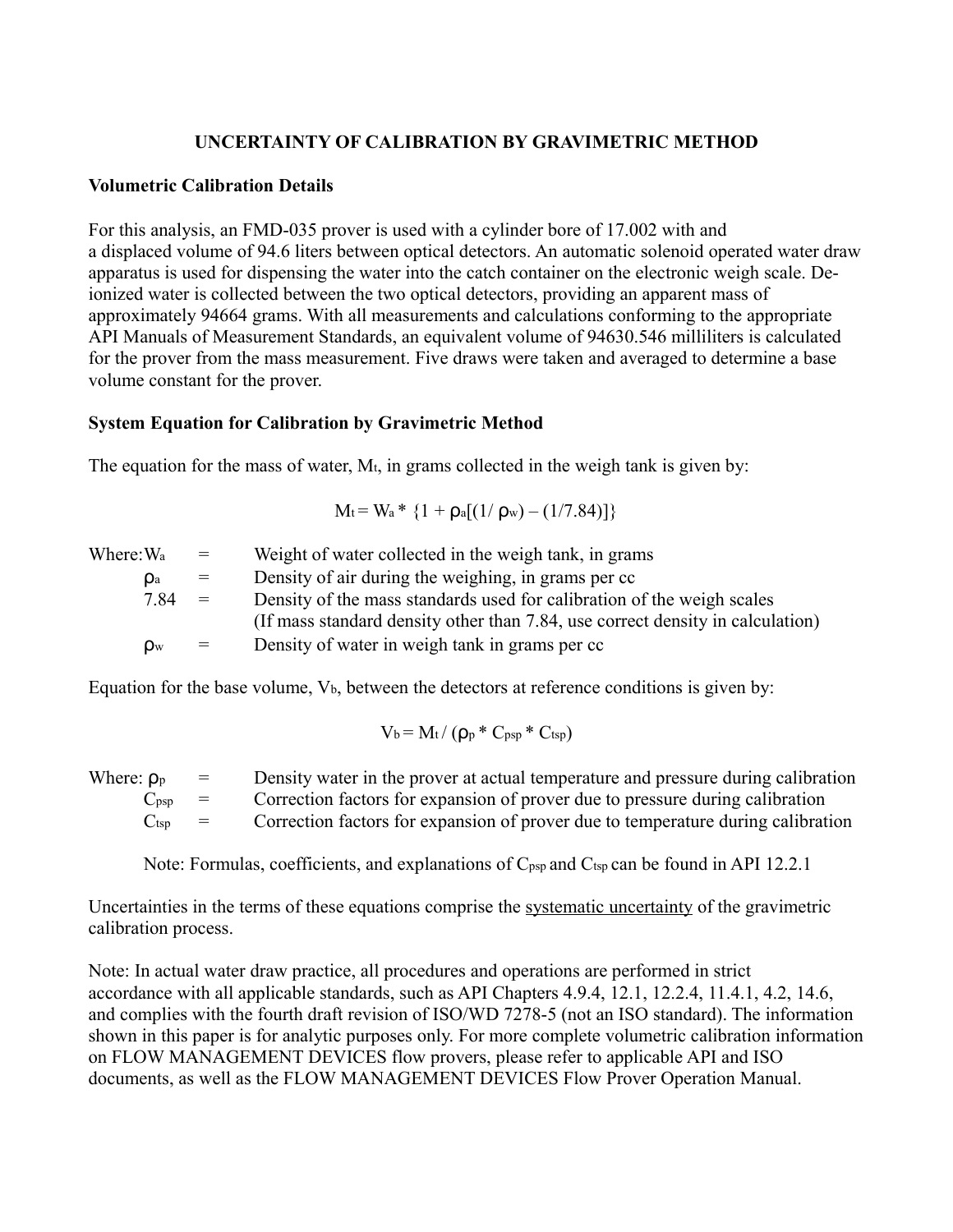#### **Sources of Uncertainty in the equation**

| Wa             | The weight of the water collected $= +/- 0.00244\%$ , due to the uncertainty of<br>the electronic balance used, and the uncertainty of the test weights used to<br>calibrate the balance.                                                                                                              |
|----------------|--------------------------------------------------------------------------------------------------------------------------------------------------------------------------------------------------------------------------------------------------------------------------------------------------------|
| $\rho_{\rm w}$ | The density of the water $= +/2.0008\%$ , due to the Patterson Morris density<br>equation with temperature measurement accuracy of 0.1 degree F of the<br>water drawn from the cylinder.                                                                                                               |
| $\mathsf{p}_a$ | The density of the air around the scale, subtracted from the density of water<br>to correct for the buoyancy of water in air = $+/$ 0.173%, due to uncertainty<br>of barometric pressure $(+/- 0.05 \text{ in Hg})$ and temperature $(+/- 0.1 \text{ degree C})$ in<br>the calculation of air density. |
| $T_d$          | Temperature measurement of volume detector mount during calibration with<br>temperature measurement accuracy of 0.1 degree F.                                                                                                                                                                          |
| $T_{p}$        | Temperature measurement of prover flow tube during calibration. Utilizing a<br>temperature measurement accuracy of 0.1 degree F.                                                                                                                                                                       |
| $P_p$          | Pressure measurement of prover flow tube during calibration. Utilizing a<br>measurement accuracy of 0.5 psi.                                                                                                                                                                                           |

#### **Summary of Systematic Uncertainties of Calibration**

| Variable       | Nominal Value     | Error%        | Sensitivity | Sensitivity<br>$*$ Error % |
|----------------|-------------------|---------------|-------------|----------------------------|
| $\rho_w$       | $0.997239$ g/cm3  | $+/- 0.0008$  |             | $+/- 0.0008$               |
| $\mathsf{p}_a$ | $0.001119$ g/cra3 | $-$ /+ 0.173  | 0.0012      | $+/- 0.0002$               |
| W <sub>a</sub> | 94630.546 ml      | $+/- 0.00261$ |             | $+/- 0.00261$              |
| Ta             | 59.9 deg. F       | $+/- 0.0001$  |             | $+/- 0.0001$               |
| $T_{p}$        | 57.4 deg. F       | $+/- 0.0002$  |             | $+/- 0.0002$               |
| $P_p$          | $20.0$ psi        | $+/- 0.0001$  |             | $+/- 0.0001$               |

NOTE 1: Sensitivity indicates the effect a term will have on the prover constant.

NOTE 2: In actual practice, air buoyancy calculations are taken from API 14.6.14.2, and are based on altitude. With insignificant error, this practice simplifies the air density calculation. An uncertainty of up to  $+/- 0.05$  in Hg shown in the above equation could occur due to maximum barometric changes due to local weather conditions, but can be seen from above summary, is very insignificant.

The combined systematic uncertainty is the square root of the sum of the squares of the individual uncertainties.

| <b>Total systematic uncertainty</b> | $= +/- \sqrt{(\rho_p^2 + \rho_a^2 + W_a^2 + T_d^2 + T_p^2 + P_p^2)}$ |
|-------------------------------------|----------------------------------------------------------------------|
|                                     | $= +/- 0.00275\%$                                                    |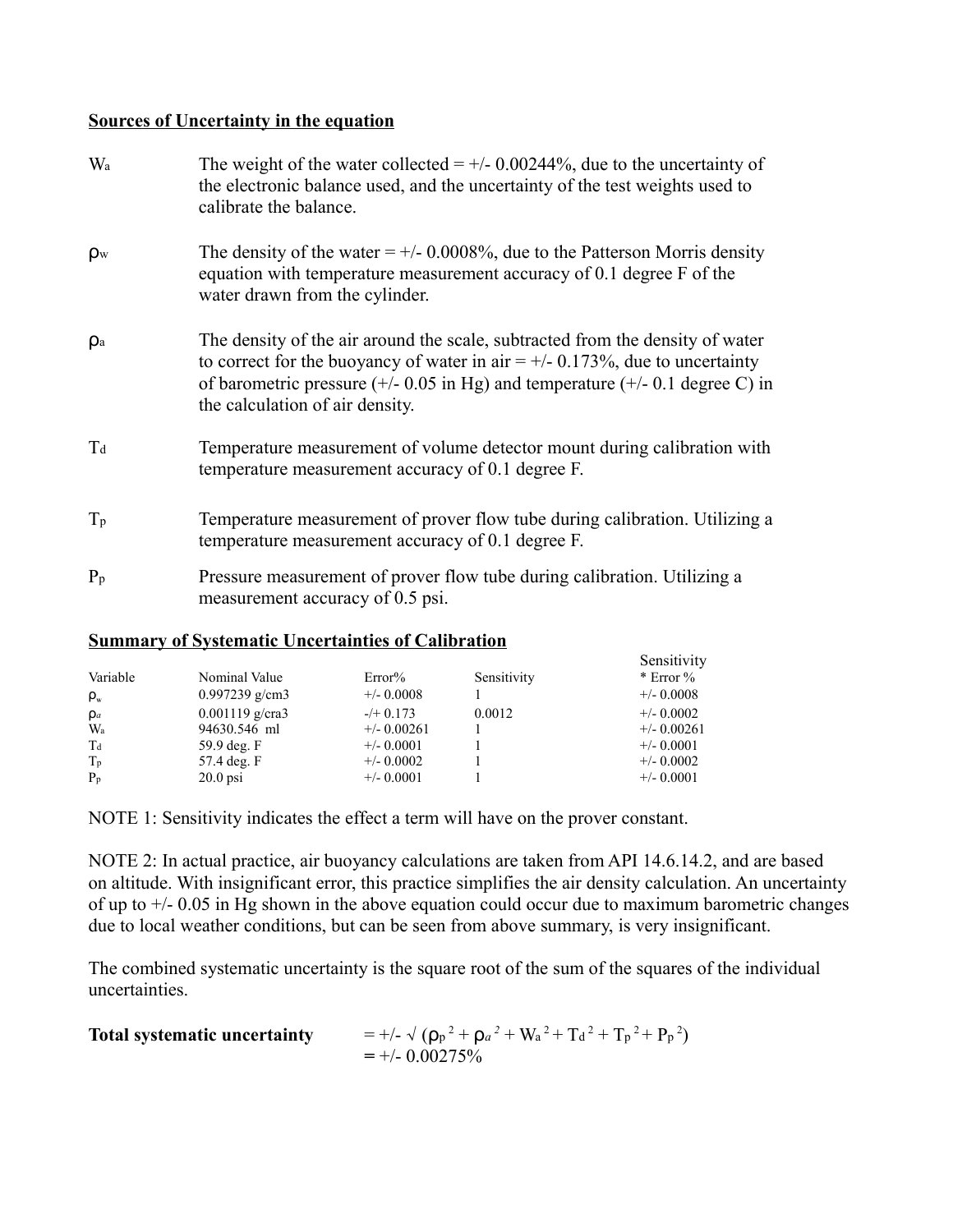#### **Evaluation of Random Uncertainties of Gravimetric Volumetric Calibration**

Random uncertainties for calibration in this analysis are derived from the water draw data for the selected prover. Since these uncertainties are part of the base volume constant, they contribute to the systematic uncertainty of the FLOW MANAGEMENT DEVICES flow prover. Sources of random uncertainty are:

Start/Stop variations in electric control valves, random weighing errors, and random errors in temperature and pressure measurement.

Every flow prover water draw will have slightly different random uncertainties. For this analysis, a FLOW MANAGEMENT DEVICES model FMD-035 serial number 000005 was used to determine the estimated limits of random uncertainty. This is accomplished by taking the mean and standard deviation of the several draws taken during water draw calibration. The limits of uncertainty are calculated to the 95% confidence level. This is accomplished by taking the mean and standard deviation of the several draws taken during water draw calibration. The limits of uncertainty are calculated to the 95% confidence level. The average weight of the draws taken was 94464.2 gm,

and the Standard Deviation of the draws was 1.9955 gm (0.00157%). The estimated limits of random uncertainty at the 95% confidence level (CL) are:

 $CL = +/- t * s$ 

 $= +/- 2.365 * 0.00158%$ 

 $= +/- 0.00371 \%$ 

Where:  $t =$  Students' t for 95% confidence and six degrees of freedom.

s = Sample standard deviation.

This means that we can have 95% confidence that all draws will fall within this  $+/- 0.00261\%$  band of draw volumes.

#### **Total Estimated Uncertainty of Calibration**

To determine the worse case total uncertainty of the volume constant calibration, we add the systematic uncertainty and the random uncertainty at the 95% level. The result is a figure that represents the estimated limits of variation in the prover's volume constant.

#### **Total Estimated Uncertainty**

 $= +/- (0.00275\% + 0.00371\%)$  $= +/- 0.00646%$ 

### **SYSTEMATIC UNCERTAINTIES OF FLOWMETER CALIBRATION**

During actual proving of flow meters, several additional uncertainties add to the basic uncertainty of water draw calibration. For this analysis, we begin with the system equation for operation. Volume  $K = C_m * (T_v / V_b) * V_b * CCF$ Where:

 $C_m$ = Number of whole flow meter pulses.

 $T_v$  = Volume time between optical switches.

 $T_m$  = Time for the whole flow meter pulses.

 $V_b$  = Base volume of the prover.